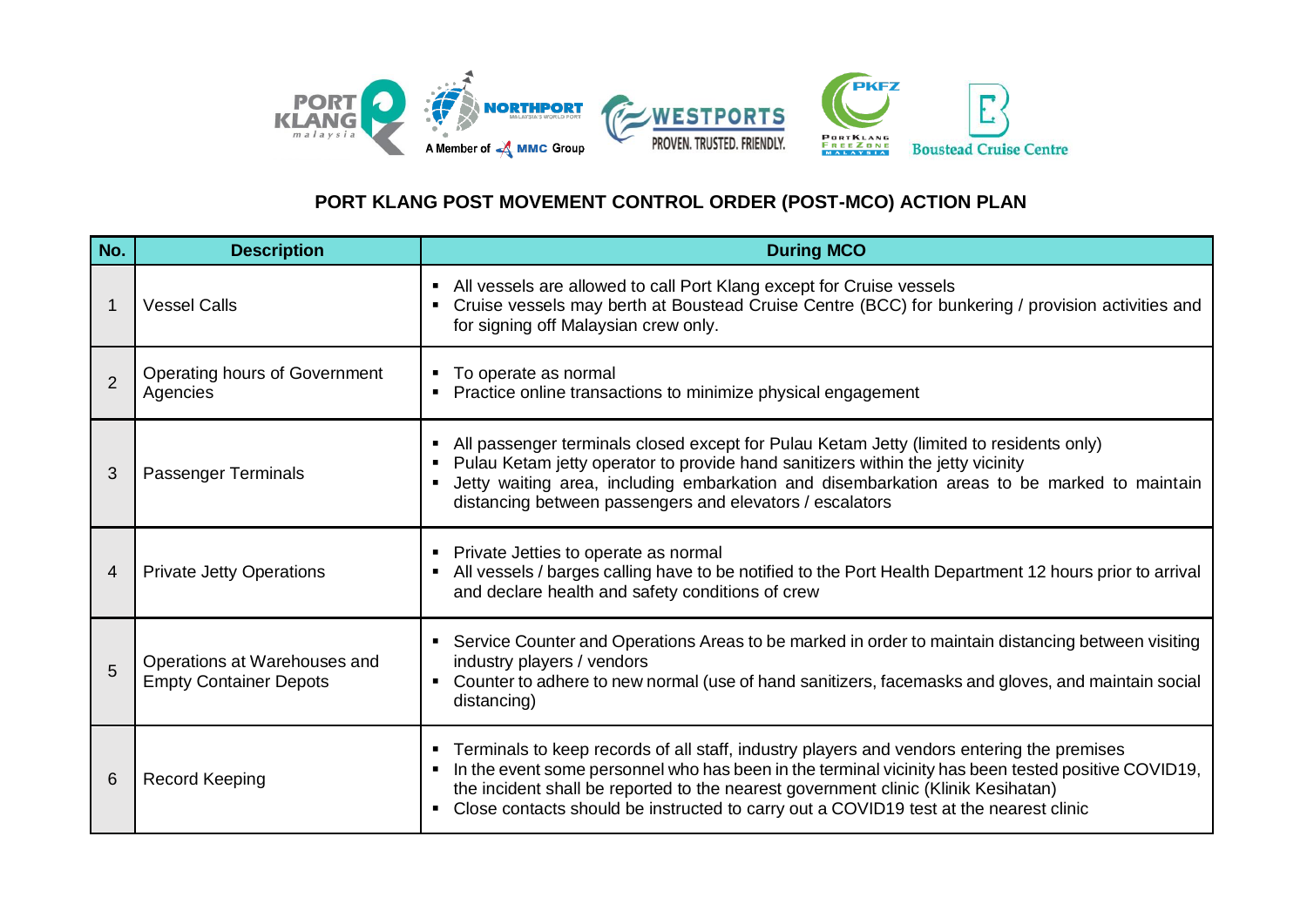| $\overline{7}$ | Manpower - Management and<br><b>Administration Staff</b> | • Workforce to work from the office and home<br>Management to come up with duty rosters and decide on the need for staff to work at the office                                                                                                                                                                        |
|----------------|----------------------------------------------------------|-----------------------------------------------------------------------------------------------------------------------------------------------------------------------------------------------------------------------------------------------------------------------------------------------------------------------|
| 8              | Manpower - Operations Staff                              | Workforce to work from the office (operations area) and home<br>• Management to come up with duty rosters and decide on the need for staff to work at the office                                                                                                                                                      |
| 9              | Personal Hygiene                                         | • All staff are to practice good personal hygiene, ie: frequently washing hands, dispose used face<br>masks and gloves at dedicated disposal bins                                                                                                                                                                     |
| 10             | <b>Usage of Face Masks</b>                               | • All staff, visiting industry players and vendors to use face masks at all times in the office / port<br>premise                                                                                                                                                                                                     |
| 11             | <b>Temperature Screening at Entry</b><br>Points          | • Temperature screening on all staff and visiting industry players                                                                                                                                                                                                                                                    |
| 12             | Usage and Availability of Hand<br><b>Sanitizers</b>      | • Available at all entry points of the office building / main lobby / service counters                                                                                                                                                                                                                                |
| 13             | <b>Counter Enquiry / Activities</b>                      | Practice online transactions<br>Minimize enquiries / activities over the counter<br>• Counter to adhere to new normal (use of hand sanitizers, facemasks and gloves, and maintain social<br>distancing)                                                                                                               |
| 14             | Customs / OGA Inspections                                | Inspections to be carried out while adhering to the new normal (use of hand sanitizers, facemasks<br>$\blacksquare$<br>and gloves, and maintain social distancing)<br>• Terminal must do marking at the inspection bays to maintain distancing between OGA Officers and<br>other personnel present for the inspection |
| 15             | <b>Application of Port Pass</b>                          | New applications and applications for port pass renewal to be submitted online<br>No safety briefing to be carried out                                                                                                                                                                                                |
| 16             | Social Distancing among Staff                            | • To observe social distancing of one meter<br>No visitors / official visits allowed                                                                                                                                                                                                                                  |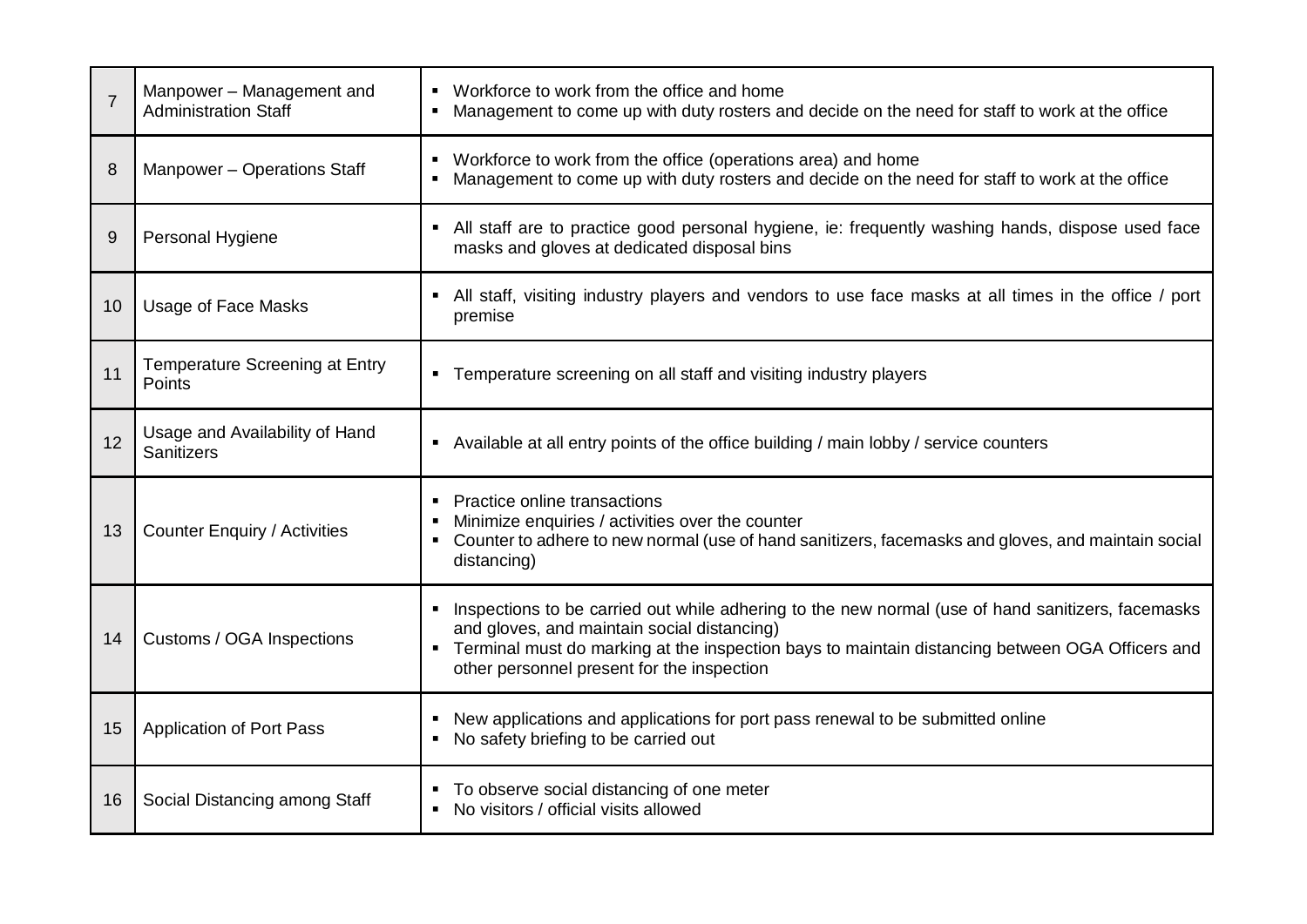| 17 | <b>Official Meetings</b>                                        | No physical meetings to be carried out<br>• All meetings are conducted using online platform                                                                                                                                                                                                   |
|----|-----------------------------------------------------------------|------------------------------------------------------------------------------------------------------------------------------------------------------------------------------------------------------------------------------------------------------------------------------------------------|
| 18 | <b>Events / Social Gatherings</b>                               | • No Events / Social Gatherings permitted to be carried out                                                                                                                                                                                                                                    |
| 19 | Participation of Staff in Trainings /<br>Conferences / Seminars | • Staff not allowed to attend Trainings / Conferences / Seminars<br>• Online trainings (Webinar) to be practiced                                                                                                                                                                               |
| 20 | <b>Shuttling of Terminal Staff</b>                              | • Vehicles used to shuttle operational staffs from the office building to be sanitized frequently<br>Hand sanitizers to be provided in the vehicles<br>٠<br>• Vehicles to be marked to maintain distancing between staffs                                                                      |
| 21 | Social Distancing Marks at<br>Elevators                         | • All elevators to be marked to maintain distancing between staffs                                                                                                                                                                                                                             |
| 22 | Social Distancing Marks at Punch<br>Card counters               | Queuing areas for punch cards to be marked in order to maintain distancing between staffs<br>$\blacksquare$<br>Punch Card devise to be sanitized frequently<br>٠                                                                                                                               |
| 23 | Cafeteria & Convenience store                                   | • Cafeteria and Convenience stores within the port terminal shall adhere to the new normal (use of<br>hand sanitizers, facemasks, and maintain social distancing)<br>• Café and store to be marked in order to maintain distancing between staffs                                              |
| 24 | Constructions / Renovations /<br>Refurbishments in Port Area    | • Construction / Renovation / Refurbishment activities which are deemed priority by the Port shall be<br>carried out<br>• Terminal Operator to ensure contactors adhere to the new normal (use of hand sanitizers and<br>facemask, and maintain social distancing)                             |
| 25 | Disinfection / Sanitization Process                             | • Terminal-wide Common Rest Areas / public areas including stevedore rest area, prayer rooms and<br>washrooms must be frequently sanitized<br>• All work areas that are being utilized / used by Patient Under Investigation (PUI) and Patient Under<br>Surveillance (PUS) must be disinfected |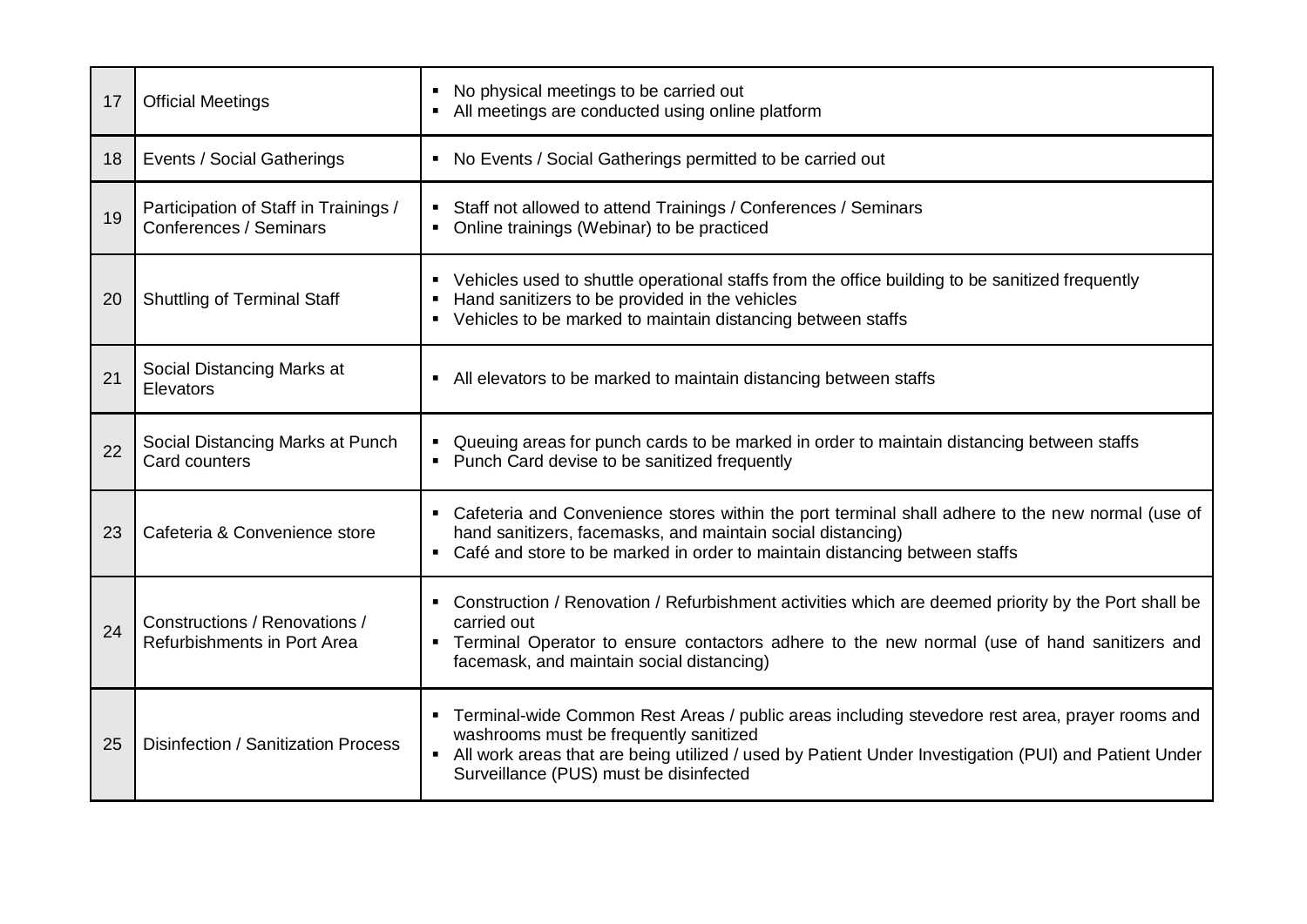| 26 | Dedicated Disposal Areas / Bins<br>within the Terminal | • Terminal to have dedicated disposal bins for used facemasks, gloves and sanitizer bottles<br>• Scheduled disposal / clearance of dedicated bins to be arranged                                                                                                                                                                                         |
|----|--------------------------------------------------------|----------------------------------------------------------------------------------------------------------------------------------------------------------------------------------------------------------------------------------------------------------------------------------------------------------------------------------------------------------|
| 27 | Activities at Sports and Recreation<br>Centre          | Security staff on duty shall adhere to the new normal (use of hand sanitizers, facemasks and gloves,<br>and maintain social distancing)<br>No activities to be carried out at the Sports and Recreation Centre building<br>$\blacksquare$                                                                                                                |
| 28 | Foreign Workers in the Port                            | Terminal management / vendor shall ensure foreign workers working in the port are in good health<br>conditions at all times<br>Worker must be immediately given medical attention in the event he is unwell / shows symptoms of<br>$\blacksquare$<br>COVID <sub>19</sub><br>Terminal / vendor to keep records of foreign workers working on vessels<br>٠ |
| 29 | Shore Personnel Boarding Vessel                        | Shore personnel working on vessel shall adhere to the new normal (use of hand sanitizers,<br>facemasks and gloves, and maintain social distancing)                                                                                                                                                                                                       |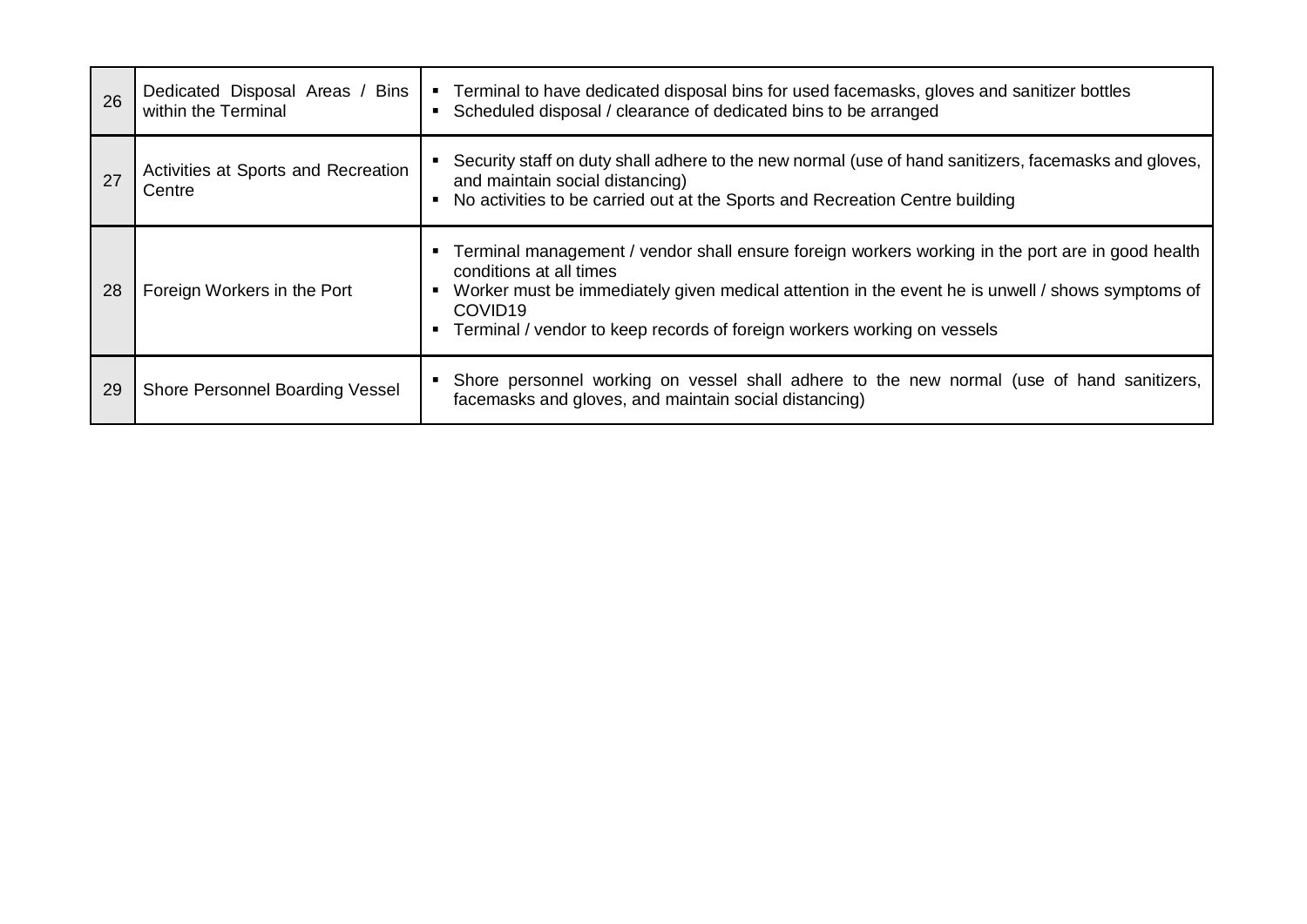

## **PELAN TINDAKAN PASCA PERINTAH KAWALAN PERGERAKAN (PASCA-PKP) PELABUHAN KLANG**

| No.            | <b>Perkara</b>                             | <b>Pelan Tindakan</b>                                                                                                                                                                                                                                                                                                                                                                                          |
|----------------|--------------------------------------------|----------------------------------------------------------------------------------------------------------------------------------------------------------------------------------------------------------------------------------------------------------------------------------------------------------------------------------------------------------------------------------------------------------------|
| $\mathbf{1}$   | Kemasukan / Operasi Kapal                  | Semua kapal adalah dibenarkan untuk berlabuh dan beroperasi di Pelabuhan Klang kecuali Kapal<br>Persiaran.<br>Kapal Persiaran boleh berlabuh di Boustead Cruise Centre (BCC) untuk aktiviti bunkering /<br>$\blacksquare$<br>pembekalan bahan makanan dan untuk signing off krew kapal warganegara Malaysia.                                                                                                   |
| $\overline{2}$ | Waktu Operasi Agensi-Agensi<br>Kerajaan    | Beroperasi seperti biasa.<br>Melaksanakan transaksi atas talian bagi mengurangkan sentuhan fizikal.                                                                                                                                                                                                                                                                                                            |
| 3              | <b>Terminal Penumpang</b>                  | Semua terminal penumpang adalah ditutup kecuali Jeti Pulau Ketam (terhad untuk kegunaan<br>penduduk Pulau Ketam sahaja).<br>Operator Jeti Pulau Ketam perlu menyediakan cecair pembasmi kuman di sekitar kawasan jeti.<br>Ruang menunggu di jeti termasuk kawasan ketibaan dan kawasan pelepasan hendaklah ditandakan<br>bagi mengekalkan jarak sosial di antara penumpang dan mesin angkat (lif) / eskalator. |
| 4              | Operasi Jeti Persendirian                  | Jeti-Jeti Persendirian boleh beroperasi seperti biasa.<br>Semua kapal / tongkang yang akan masuk dan berlabuh hendaklah dimaklumkan kepada Pejabat<br>Kesihatan Pelabuhan Klang 12 jam sebelum ketibaan dan mengisytiharkan tahap kesihatan dan<br>keselamatan krew kapal / tongkang.                                                                                                                          |
| 5              | Operasi Gudang dan Depoh<br>Kontena Kosong | Kaunter Perkhidmatan dan Kawasan Operasi hendaklah dibuat penandaan bagi mengekalkan<br>penjarakan sosial di kalangan pemain industri / vendor.<br>Kaunter perlu mematuhi normal baru (penggunaan cecair pembasmi kuman, topeng muka dan<br>sarung tangan serta mengekalkan penjarakan sosial).                                                                                                                |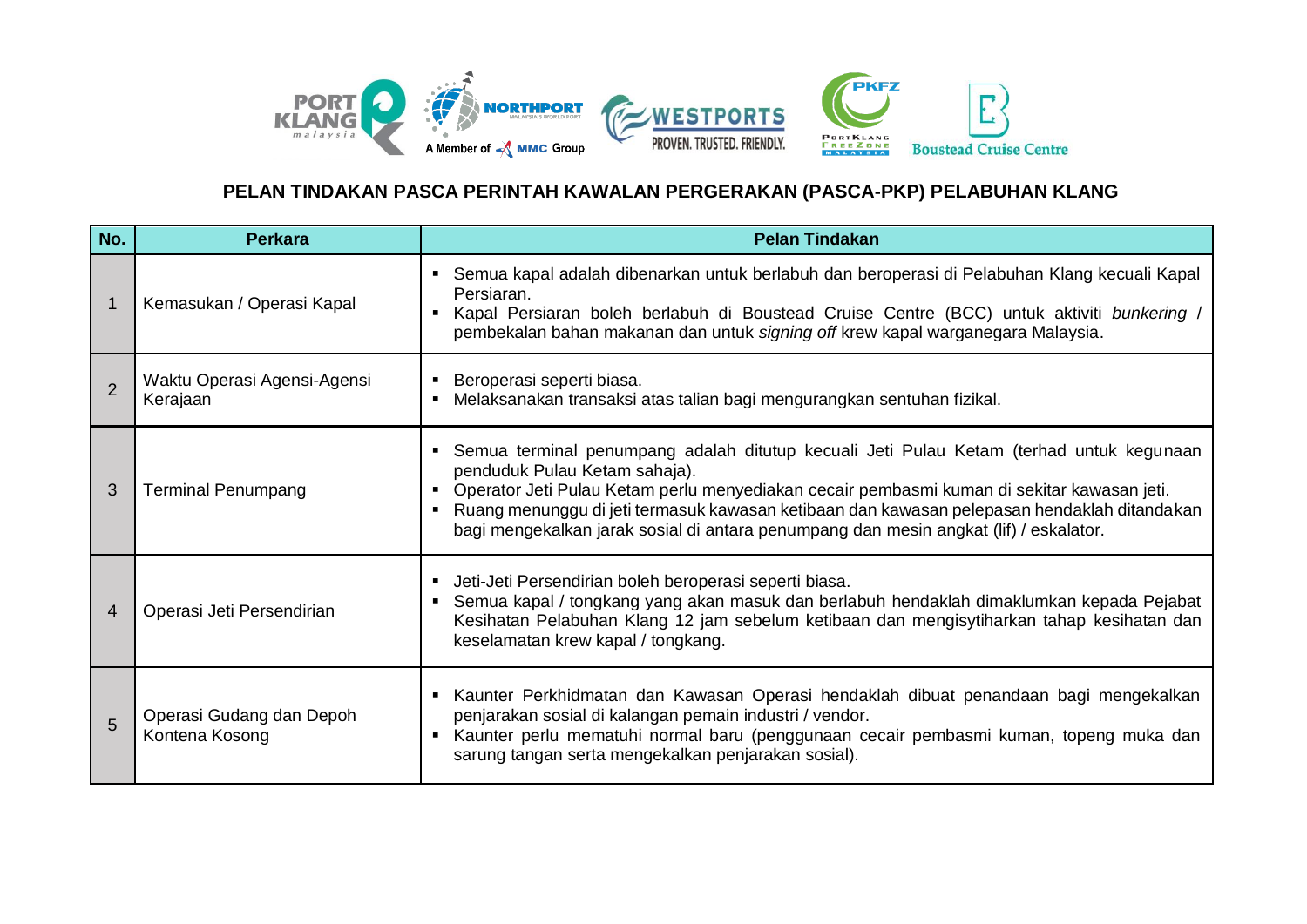| 6              | Penyimpanan Rekod                                        | · Pihak Terminal hendaklah menyimpan rekod semua staf, pemain industri dan vendor yang<br>memasuki dan berurusan di premis.<br>• Sekiranya terdapat mana-mana orang yang pernah berurusan telah didapati positif ujian COVID-19,<br>ianya perlu dilaporkan kepada Klinik Kesihatan Kerajaan yang terdekat.<br>Kontak rapat perlu diarahkan untuk membuat pemeriksaan / ujian COVID-19 di klinik yang<br>berdekatan. |
|----------------|----------------------------------------------------------|---------------------------------------------------------------------------------------------------------------------------------------------------------------------------------------------------------------------------------------------------------------------------------------------------------------------------------------------------------------------------------------------------------------------|
| $\overline{7}$ | Tenaga Kerja - Pengurusan dan<br><b>Staf Pentadbiran</b> | " Pekerja dibenarkan untuk bekerja di pejabat atau di rumah.<br>" Pihak Pengurusan perlu menyediakan jadual bertugas dan menentukan staf yang perlu bekerja di<br>pejabat.                                                                                                                                                                                                                                          |
| 8              | Tenaga Kerja - Pekerja Operasi                           | • Pekerja dibenarkan untuk bekerja di tempat kerja (kawasan operasi) atau di rumah.<br>• Pihak Pengurusan perlu menyediakan jadual bertugas dan menentukan staf yang perlu bekerja di<br>tempat kerja (kawasan operasi).                                                                                                                                                                                            |
| 9              | Kebersihan Diri                                          | • Semua staf dikehendaki untuk mengamalkan kebersihan diri yang baik seperti kerap mencuci<br>tangan dengan sabun, membuang topeng muka dan sarung tangan yang telah digunakan ke dalam<br>tong sampah khas.                                                                                                                                                                                                        |
| 10             | Penggunaan Topeng Muka                                   | Semua staf, pemain industri dan vendor perlu memakai topeng muka pada setiap masa di pejabat /<br>premis pelabuhan.                                                                                                                                                                                                                                                                                                 |
| 11             | Saringan / Imbasan Suhu Badan di<br><b>Pintu Masuk</b>   | • Saringan / imbasan suhu badan perlu dilakukan ke atas semua staf dan pemain industri.                                                                                                                                                                                                                                                                                                                             |
| 12             | Penggunaan dan Ketersediaan<br>Cecair Pembasmi Kuman     | • Cecair pembasmi kuman perlu disediakan di semua pintu masuk bangunan pejabat / lobi utama /<br>kaunter perkhidmatan.                                                                                                                                                                                                                                                                                              |
| 13             | Kaunter Pertanyaan / Aktiviti                            | • Melaksanakan transaksi secara atas talian.<br>Mengurangkan pertanyaan / aktiviti di kaunter.<br>Kaunter perlu mematuhi normal baru (penggunaan cecair pembasmi kuman, topeng muka dan<br>sarung tangan serta mengekalkan penjarakan sosial).                                                                                                                                                                      |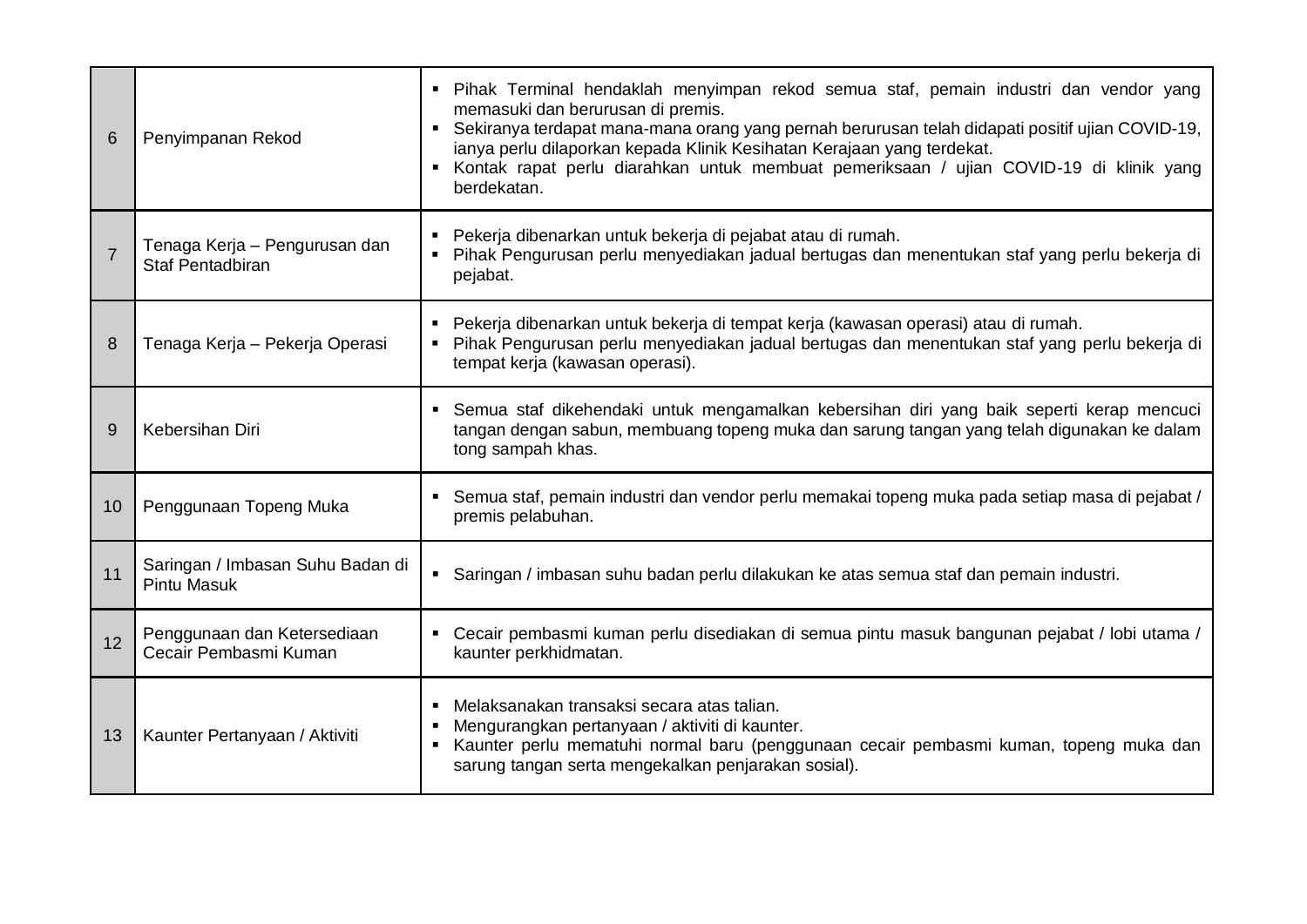| 14 | Pemeriksaan Kastam / Agensi-<br>Agensi Kerajaan (OGA)      | ■ Pemeriksaaan yang hendak dijalankan perlu mematuhi normal baru (penggunaan cecair pembasmi<br>kuman, topeng muka dan sarung tangan serta mengekalkan penjarakan sosial).<br>• Pihak Terminal hendaklah menandakan kawasan pemeriksan bagi mengekalkan penjarakan sosial<br>di antara Pegawai Kastam / OGA dan orang lain yang hadir untuk menjalankan pemeriksaan. |
|----|------------------------------------------------------------|----------------------------------------------------------------------------------------------------------------------------------------------------------------------------------------------------------------------------------------------------------------------------------------------------------------------------------------------------------------------|
| 15 | Permohonan Pas Pelabuhan                                   | • Permohonan baru / permohonan pembaharuan pas pelabuhan hendaklah dihantar secara atas<br>talian.<br>" Taklimat keselamatan bagi permohonan pas pelabuhan tidak perlu dilaksanakan.                                                                                                                                                                                 |
| 16 | Penjarakan Sosial Di Kalangan<br><b>Staf</b>               | Memastikan penjarakan sosial satu (1) meter di antara satu sama lain.<br>Pelawat / lawatan rasmi adalah tidak dibenarkan.<br>$\blacksquare$                                                                                                                                                                                                                          |
| 17 | Mesyuarat Rasmi                                            | Mesyuarat / perjumpaan fizikal adalah tidak dibenarkan.<br>Semua mesyuarat hendaklah dibuat menggunakan platform atas talian.<br>٠                                                                                                                                                                                                                                   |
| 18 | Acara / Perjumpaan Sosial                                  | Acara / perjumpaan sosial adalah tidak dibenarkan.                                                                                                                                                                                                                                                                                                                   |
| 19 | Penglibatan Staf Dalam Latihan /<br>Persidangan / Seminar  | Staf tidak dibenarkan untuk hadir latihan / persidangan / seminar.<br>• Melaksanakan latihan atas talian (Webinar).                                                                                                                                                                                                                                                  |
| 20 | Penghantaran Ulang-Alik Staf<br>Terminal                   | Kenderaaan yang digunakan untuk menghantar staf operasi dari bangunan pejabat hendaklah<br>disanitasi secara kerap.<br>• Cecair pembasmi kuman hendaklah disediakan dalam kenderaan yang digunakan.<br>Kenderaan yang digunakan hendaklah ditanda bagi mengekalkan penjarakan sosial di kalangan staf<br>yang dibawa.                                                |
| 21 | Penandaan Jarak Sosial Dalam<br>Mesin Angkat (Lif)         | • Semua mesin angkat (lif) hendaklah ditanda bagi mengekalkan penjarakan sosial di kalangan staf.                                                                                                                                                                                                                                                                    |
| 22 | Penandaan Jarak Sosial di<br>Kaunter Perakam Waktu Bekerja | ■ Kawasan beratur untuk merakam waktu bekerja hendaklah ditanda bagi mengekalkan penjarakan<br>sosial di kalangan staf.<br>Alat perakam waktu bekerja hendaklah disanitasi secara kerap.                                                                                                                                                                             |